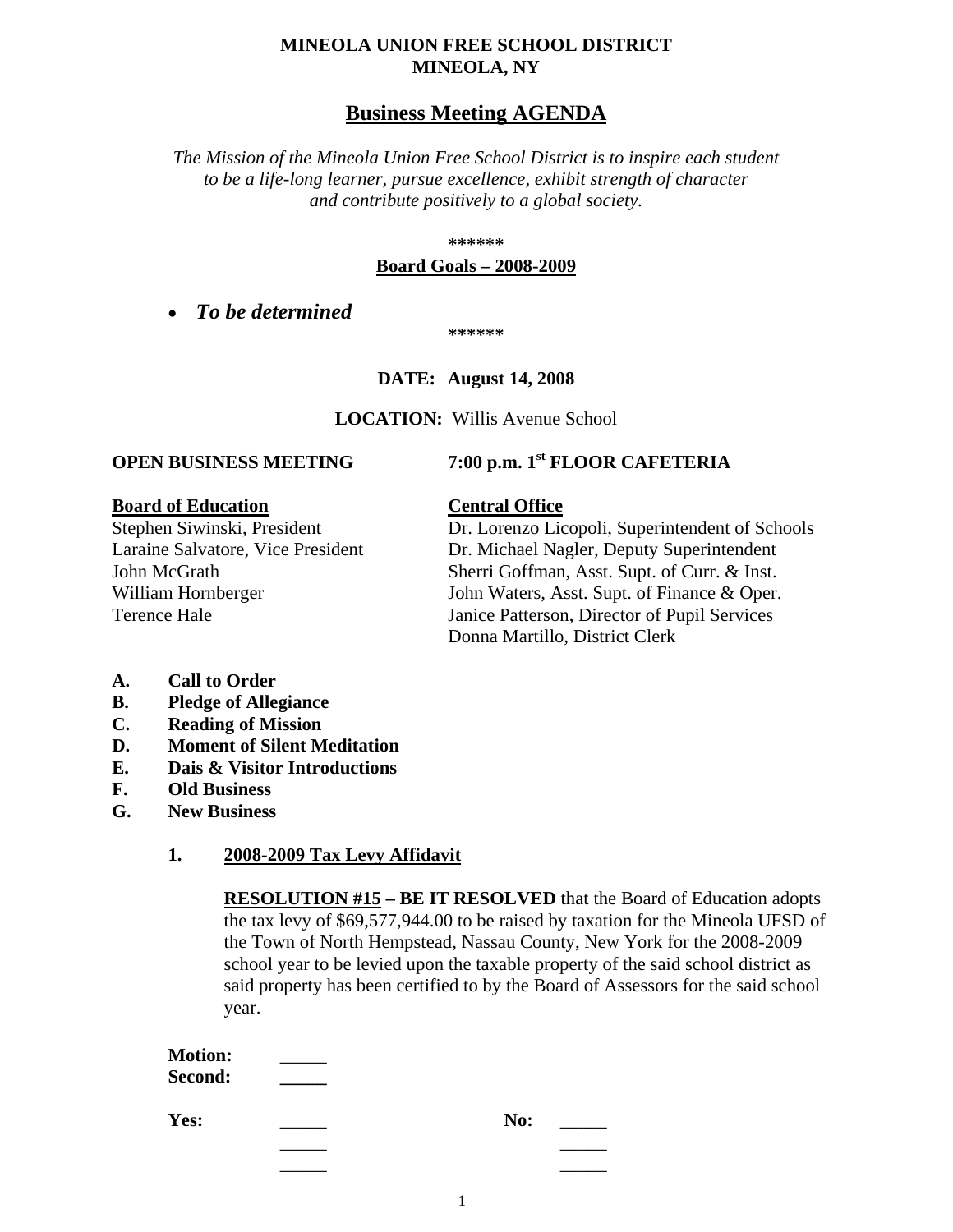**Passed: \_\_\_\_\_**

#### **2. Reorganization Plan Submitted by Trustee Salvatore**

\_\_\_\_\_ \_\_\_\_\_ \_\_\_\_\_ \_\_\_\_\_

**RESOLUTION #16 – BE IT RESOLVED** that the Board of Education directed the Superintendent of Schools to analyze a proposed plan for reorganization, submitted by Trustee Salvatore, at the July 23, 2008 Board Retreat, and that this report be ready for Board discussion on August 14, 2008. The Board will vote on this plan at the September 4, 2008 workshop meeting of the Board of Education. The following positions are proposed for reduction:

- Deputy Superintendent
- Secretary to the Deputy Superintendent
- Administrative Intern/Information Officer
- Assistant Business Administrator
- Supervisor of Guidance

| <b>Motion:</b> |     |  |
|----------------|-----|--|
| Second:        |     |  |
| Yes:           | No: |  |
|                |     |  |
|                |     |  |
|                |     |  |
|                |     |  |
| Passed:        |     |  |

#### **3. Evaluation of the Superintendent of Schools**

**RESOLUTION #17 – BE IT RESOLVED** that the board of Education will complete its evaluation of the Superintendent of Schools, Dr. Lorenzo Licopoli, at the August 14, 2008 Board of Education Business Meeting.

| <b>Motion:</b><br>Second: |     |  |
|---------------------------|-----|--|
| Yes:                      | No: |  |
|                           |     |  |
|                           |     |  |
|                           |     |  |
|                           |     |  |
| Passed:                   |     |  |

#### **4. Update on Grade Configuration Study and Superintendent Search**

**RESOLUTION #18 – BE IT RESOLVED** that the Board of Education will update the community on the status of the Grade Configuration Study and Superintendent search.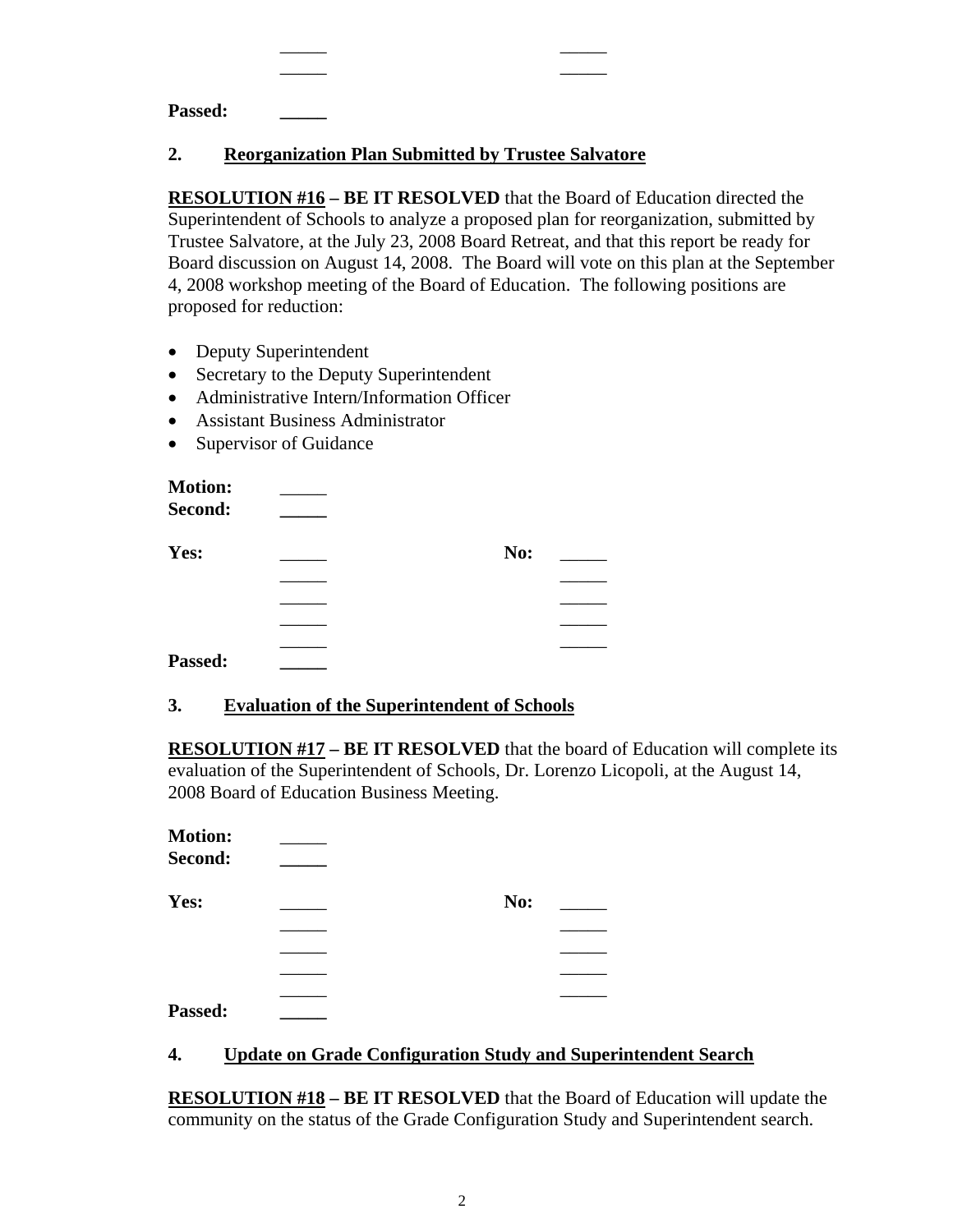| <b>Motion:</b> |     |  |
|----------------|-----|--|
| Second:        |     |  |
| Yes:           | No: |  |
|                |     |  |
|                |     |  |
|                |     |  |
|                |     |  |
| Passed:        |     |  |

#### **H. Consensus Agenda**

#### **1. Accepting of Minutes**

a. That the Board of Education accepts the minutes of the July 3, 2008 (Reorganization/Workshop); July 17, 2008 (Business); July 23, 2008 (Special) Meetings as presented.

#### **2. Instruction**

a. Resignations/Leave of Absence

None

- b. Appointments
	- 1. That the Board of Education approves the appointment of Kimberly Martino, to the position of Elementary Teacher, effective September 1, 2008; probationary period September 1, 2008 through August 31, 2011; salary BA, Step 1, \$54,259.00.
	- 2. That the Board of Education approves the appointment of Amanda Bernard, to the position of Elementary Teacher, effective September 1, 2008; probationary period September 1, 2008 through August 31, 2011; salary BA+30, Step 3, \$64,025.00.
	- 3. That the Board of Education approves the appointment of Charyn Restituyo, to the position of District ESL Teacher, effective September 1, 2008; probationary period September 1, 2008 through August 31, 2010; salary, MA, Step 3, \$68,566.00.
	- 4. That the Board of Education approves the appointment of Bette Sloane, to the position of Part Time (.6) Math Teacher, effective September 1, 208 to June 30, 2009; salary, MA, Step 1, .6 of  $$63,109.00 = $37,865.00.$
	- 5. That the Board of Education approves the addition of the following individuals to the 2008-2009 Per Diem Substitute Teacher List at a daily rate of pay, \$90.00:

| Linda Bonasia           | Pre-K to Grade 6 |
|-------------------------|------------------|
| <b>Christine Caruso</b> | Visual Arts      |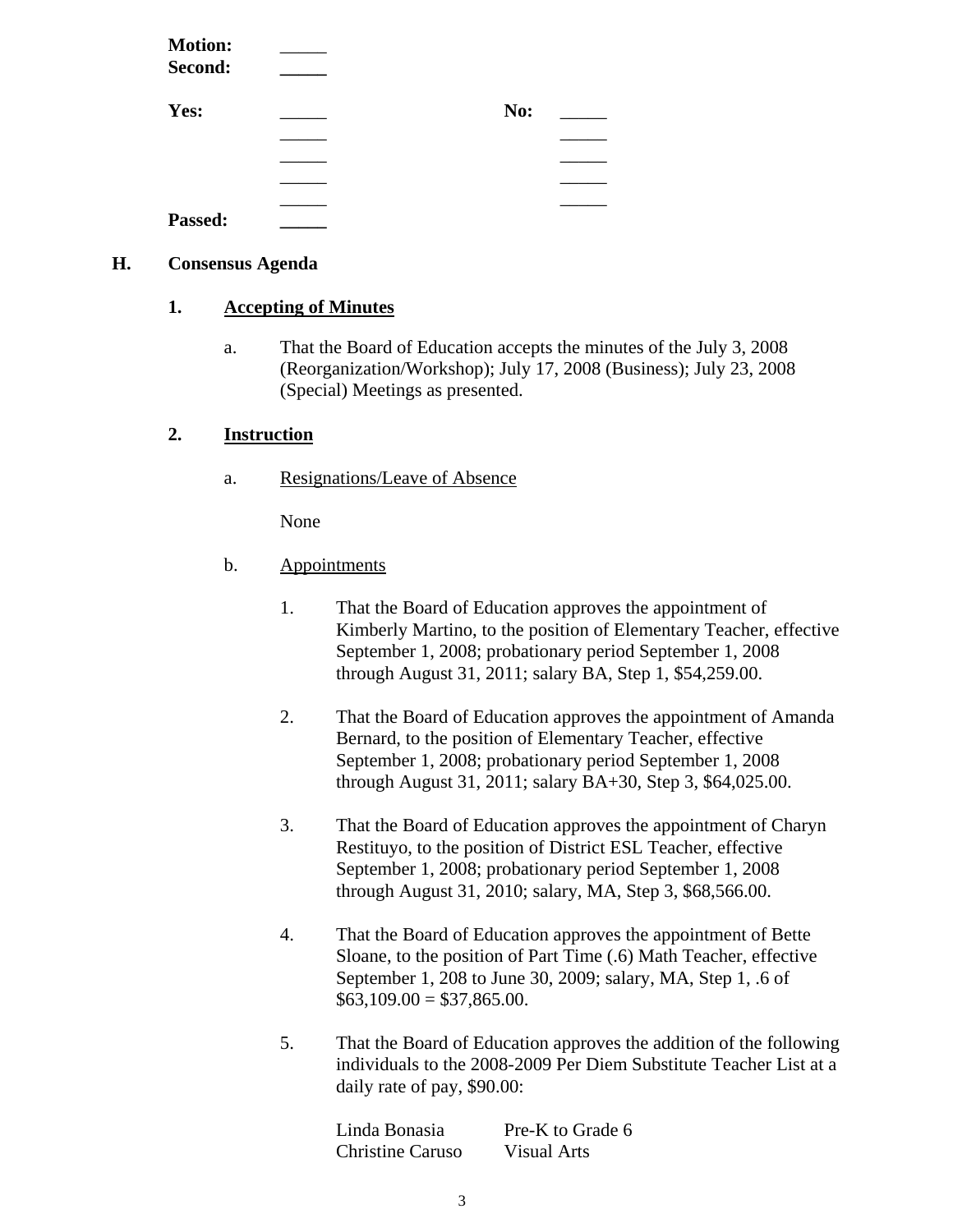Beth Erker Student with Disabilities Grades 1-6 & Childhood Ed Grades 1-6 Rhoda Peck Music

- 6. That the Board of Education approves the appointment of Kristine Gregory, to the position of Chaperone for the 2008 Summer Band Camp at a stipend of \$675.00.
- 7. That the Board of Education approves the appointment of William DiGennaro, to the position of Physical Education Teacher, effective September 1, 2008; salary, MA+30, Step 9, \$90,154.00, as per MTA Memorandum of Agreement of September 4, 2007.
- 8. That the Board of Education approves the appointment of Donna Hasan, to the position of Registered Nurse, effective September 1, 2008; salary, \$66,065.00, as per MTA Memorandum of Agreement of September 4, 2007.
- 9. That the Board of Education approves the appointment of Anne McAree, to the position of Registered Nurse, effective September 1, 2008; salary, \$66,065.00, as per MTA Memorandum of Agreement of September 4, 2007.
- 10. That the Board of Education approves the appointment of Vincent Russo, to the position of Driver Education Coordinator and Instructor for the 2008 Fall and 2009 Spring Drivers' Education Program. The stipends are as follows:

| <b>Coordinator Fall Semester</b>   | \$3,108.00                       |
|------------------------------------|----------------------------------|
| <b>Coordinator Spring Semester</b> | \$3,108.00                       |
| <b>Instructor Fall Semester</b>    | $$51.13$ per hour                |
| <b>Instructor Spring Semester</b>  | $51.13$ per hour<br><sup>S</sup> |

#### **2.1. Instruction: Committee on Special Education Actions**

a. That the Board of Education approves the CSE/CPSE/SCSE recommendations for programs and services for students with IEPs for the time period from May 1, 2008 to June 30, 2008 as set forth in Confidential Attachment "A".

#### **2.2. Instruction: Contracted Instructional Services**

- a. That the Board of Education approves a contract between the Mineola Union Free School District and AHRC for the 2008-2009 school year to provide educational programs for students with significant disabilities. Some students are located at AHRC in Brookville and others receive specialized services for autism. The tuition for the months of July and August 2008 is \$5,825.00; and \$34,952.00 (Per pupil per 10 months for the 2008-2009 school year).
- b. That the Board of Education approves a contract between the Mineola Union Free School District and All Island Kids Therapy, LLC for the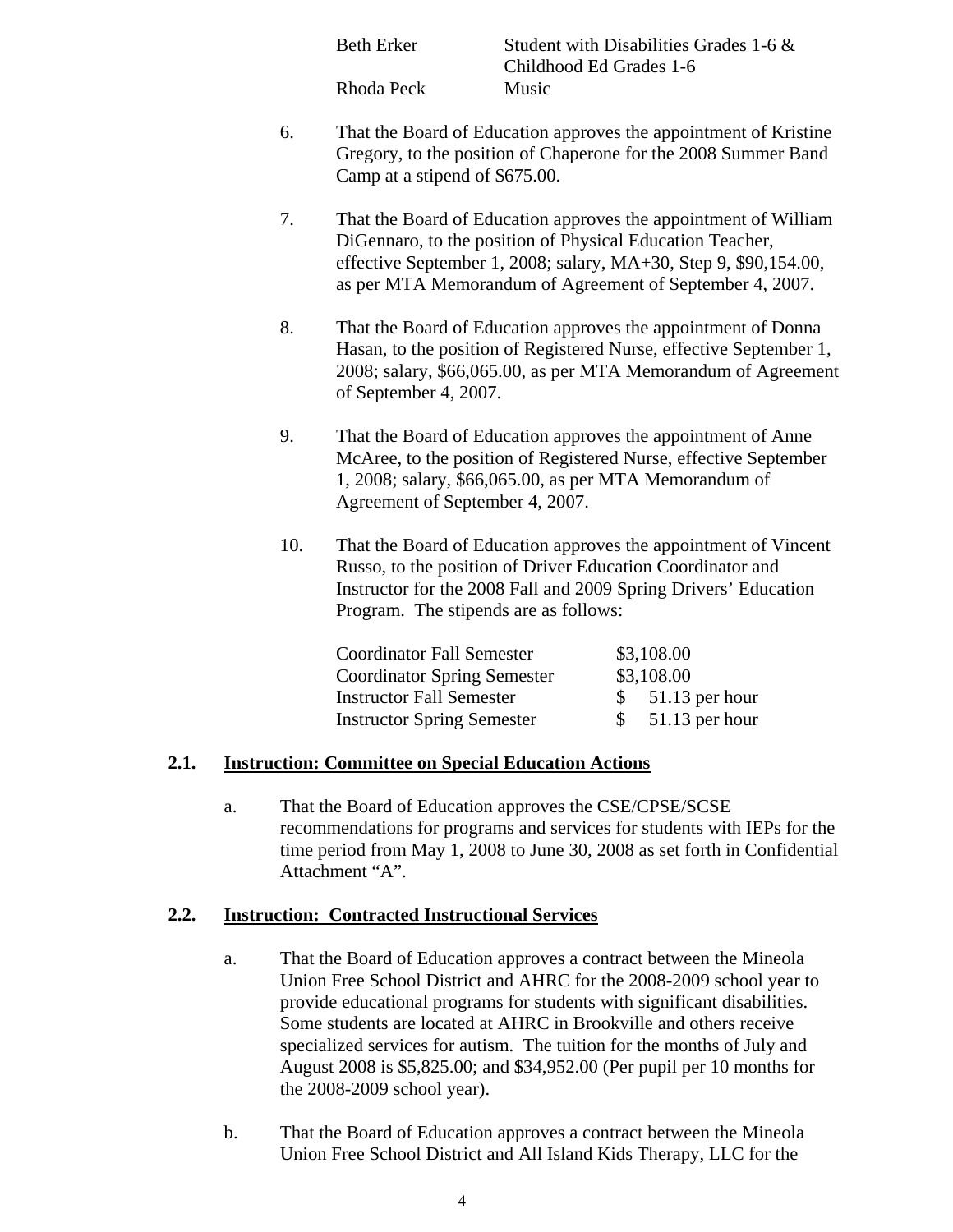2008-2009 school year to provide physical and occupational therapies for students inside and outside of the school district to students whose IEP requirements cannot be met by school district personnel. Rates are as follows:

| <b>SERVICE</b><br><b>Full Day</b><br><b>Half</b> Day<br>*Evaluations not included |            | RATE<br>\$425.00<br>\$215.00 |
|-----------------------------------------------------------------------------------|------------|------------------------------|
| Individual                                                                        | 30 minutes | 45.00<br>S                   |
|                                                                                   | 45 minutes | 67.50<br>S.                  |
|                                                                                   | 60 minutes | 90.00<br>\$                  |
| Group (per child)                                                                 | 30 minutes | \$ 33.75                     |
| Consult w/o formal assessment                                                     | 30 minutes | 45.00<br>S.                  |
| Home Care                                                                         | 30 minutes | \$55.00                      |
|                                                                                   | 45 minutes | \$ 82.40                     |
|                                                                                   | 60 minutes | \$110.00                     |
| Evaluations                                                                       |            | \$175.00                     |
| <b>Child Study Meetings</b>                                                       | 30 minutes | \$45.00                      |
| <b>Classroom Observation</b>                                                      | 60 minutes | 90.00<br>S                   |
| <b>Teacher Course In-service</b>                                                  | 60 minutes | \$75.00                      |
| Pre-Kindergarten                                                                  | 30 minutes | \$ 50.00                     |
| Kind. Prevention Program                                                          | 60 minutes | \$100.00                     |

c. That the Board of Education approves a contract between the Mineola Union Free School District and Bilinguals, Inc. for the 2008-2009 school year to provide bilingual evaluations for CSE mandated testing in languages that cannot be administered by school district personnel. The fee schedule is as follows:

| <b>Consulting Services</b>                   |                                  |                       |
|----------------------------------------------|----------------------------------|-----------------------|
| <b>Special Education Teacher</b>             |                                  | $$95.00$ per hour     |
| Staff Development Workshops/Training/Support |                                  | $$150.00$ per hour    |
|                                              | <b>Rates for Per Evaluations</b> |                       |
| Children ages 5-10                           |                                  |                       |
|                                              | <b>English or Spanish</b>        | <b>Other Language</b> |
| Psychological                                | \$445.00                         | \$580.00              |
| Speech                                       | \$370.00                         | \$445.00              |
| Educational                                  | \$340.00                         | \$395.00              |
| Social History                               | \$225.00                         | \$265.00              |
| Occupation Therapy Eval.                     | \$370.00                         | \$450.00              |
| Physical Therapy Eval.                       | \$370.00                         | \$450.00              |
|                                              |                                  |                       |

| Children ages 11-21      |                           |                       |  |
|--------------------------|---------------------------|-----------------------|--|
|                          | <b>English or Spanish</b> | <b>Other Language</b> |  |
| Psychological            | \$500.00                  | \$605.00              |  |
| Speech                   | \$395.00                  | \$500.00              |  |
| Educational              | \$370.00                  | \$445.00              |  |
| Social History           | \$225.00                  | \$290.00              |  |
| Occupation Therapy Eval. | \$395.00                  | \$500.00              |  |
| Physical Therapy Eval.   | \$395.00                  | \$500.00              |  |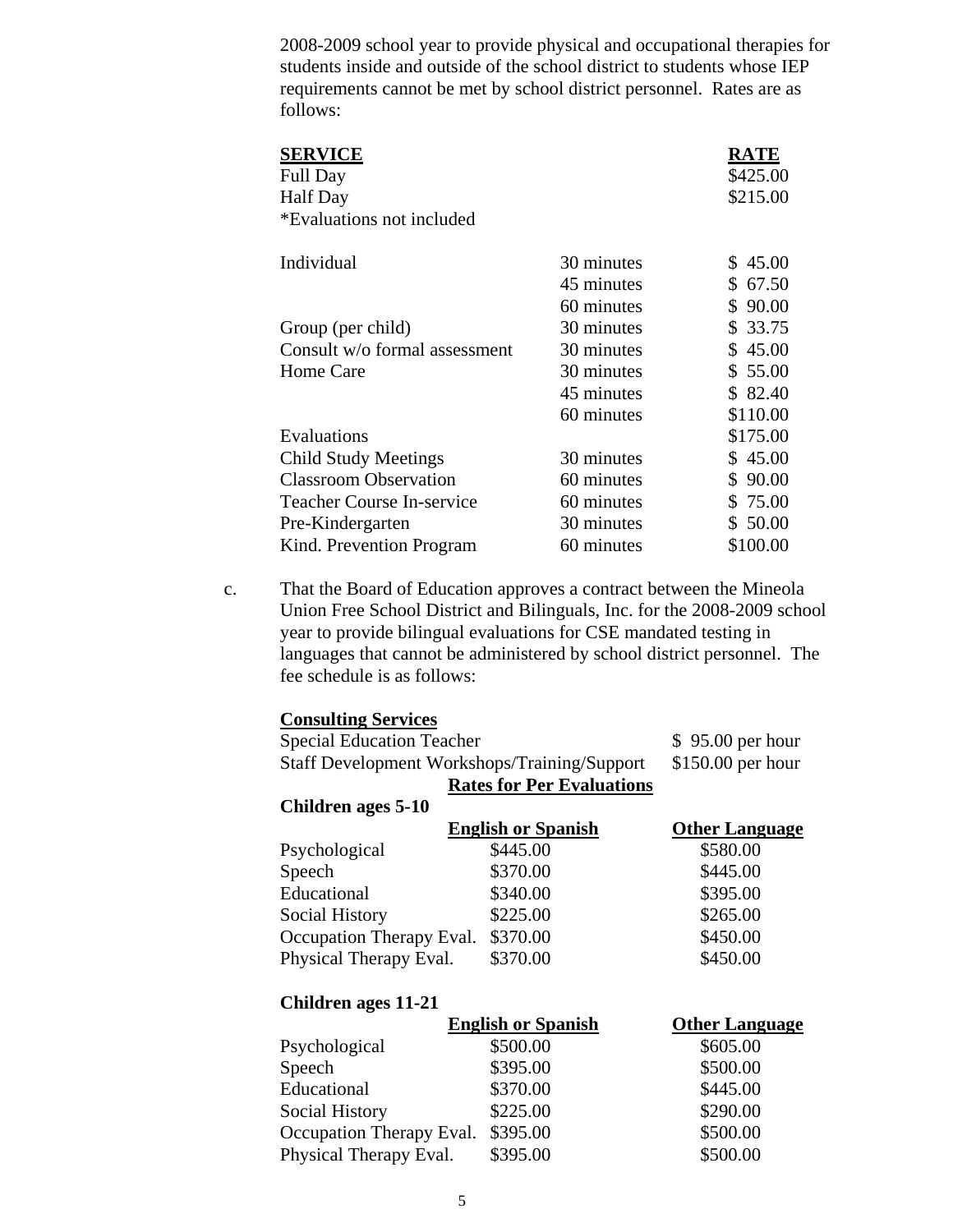d. That the Board of Education approves a contract between the Mineola Union Free School District and Home Care for Children for the 2008-2009 school year to provide nursing services to students with disabilities who are educated outside the school district, as provided by students' IEPS. The fee rate is as follows:

| Registered Professional Nurse (RNs) | $$50.00$ per hour |
|-------------------------------------|-------------------|
| Licensed Practical Nurse (LPNs)     | $$45.00$ per hour |

e. That the Board of Education approves a contract between the Mineola Union Free School District and Horizon Healthcare Staffing for the 2008- 2009 school year to provide on an as-needed and as-requested basis, full range of nursing staffing services including Registered Nurse Supervisors, Registered Nurses, Licensed Practical Nurses, Certified Nurses Aides, Home Health Attendants, and Personal Care Aides. The fee rate is as follows:

| <b>RNs</b>  | $$47.50$ per hour* |
|-------------|--------------------|
| <b>LPNs</b> | $$38.00$ per hour  |
| <b>CNAs</b> | $$21.00$ per hour  |

\*Any time over 8 hours will be billed in 15 minute increments (Rounded down to benefit the District).

f. That the Board of Education approves a contract between the Mineola Union Free School District and Kinney Management Services for Medicaid billing of students who receive Special Education services. The fee rate is as follows:

#### **ELECTRONIC HEALTH RECORD SYSTEM**

Annual licensing fee of \$3,600.00

#### **TRANSPORTATION DATA ENTRY**

Annual fee of \$2,000.00

g. That the Board of Education approves a contract between the Mineola Union Free School District and Lakretz Creative Support Services, Inc. for the 2008-2009 school year to provide inclusion services. The fee schedule is as follows:

| <b>Technical Assistance</b>                       | $$900.00$ per full day           |
|---------------------------------------------------|----------------------------------|
| Workshops                                         | $$2,200.00$ per full day         |
| Additional consecutive days                       | \$2,000.00                       |
| <b>System or Person-Centered Planning Process</b> | \$1,000.00 per $\frac{1}{2}$ day |

h. That the Board of Education approves a contract between the Mineola Union Free School District and Life's WORC for the 2008-2009 school year to provide services of New York State licensed certified and qualified (Applied Behavior Analysis) therapists. The fee schedule is as follows:

In-home and parent training \$ 85.00 per hour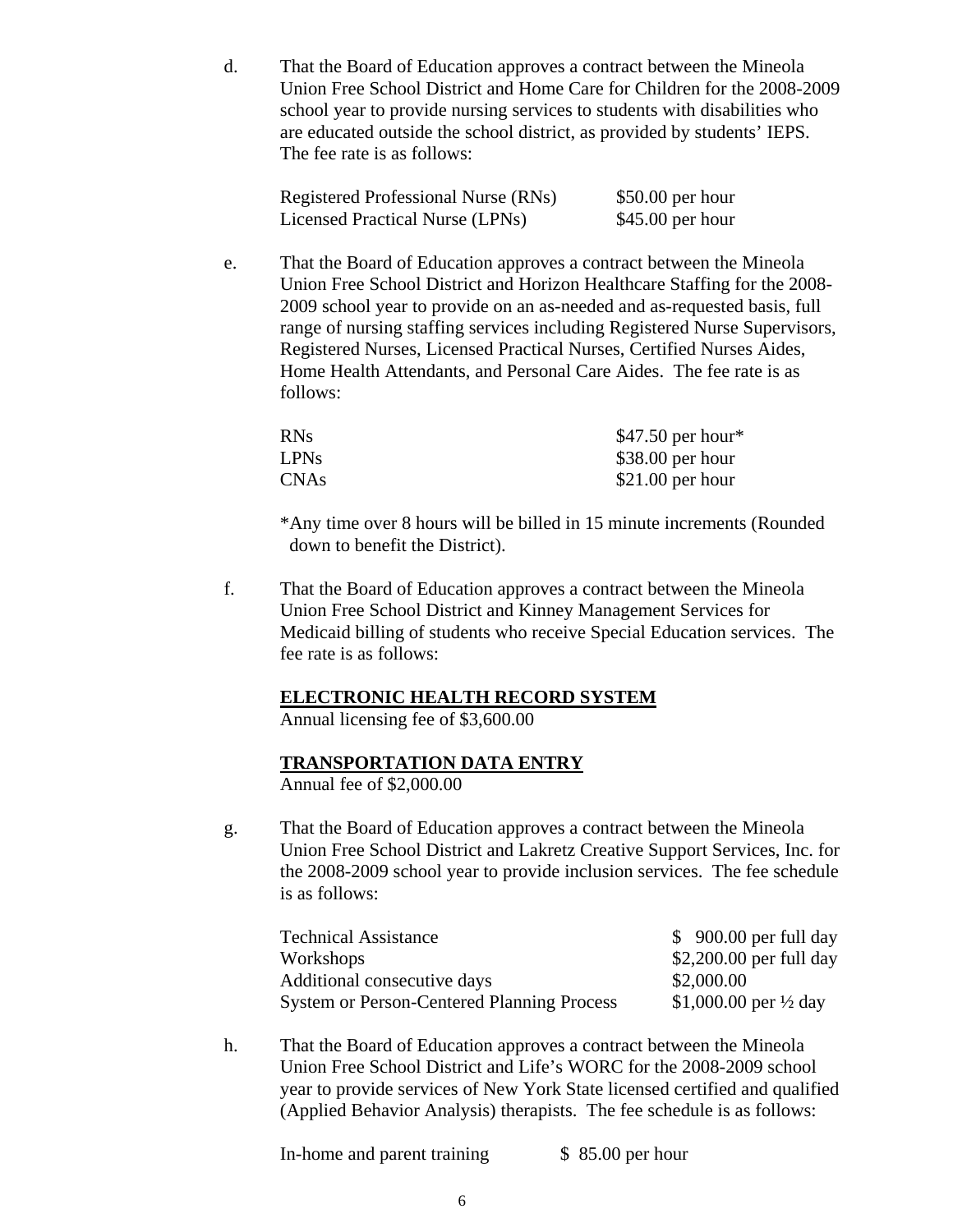| In-school consultation   | $$130.00$ per hour |
|--------------------------|--------------------|
| Supervisor of Therapists | $$80.00$ per hour  |

i. That the Board of Education approves a contract between the Mineola Union Free School District and Mill Neck Interpreter Services for the 2008-2009 school year to provide sign language interpreters/translators for students and parents for CSE meetings, school related parent involvement activities and translation for instruction for a student who will be attending school in the district starting in September. The fee schedule is as follows:

| Minimum of 2 hours per session       | \$70.00 per hour per session        |
|--------------------------------------|-------------------------------------|
| After School Activities/CSE or Other | \$75.00 per hour $w/2$ hour minimum |

j. That the Board of Education approves a contract between the Mineola Union Free School District and New York Therapy Placement Services, Inc. to provide related services to school age children as mandated by the student's IEP. The fee schedule is as follows:

| Evaluation/Tri-annuals           | \$150.00                              |
|----------------------------------|---------------------------------------|
| <b>Psychological Evaluations</b> | \$400.00                              |
| OT, PT, SP, Resource Rm & CSE/   |                                       |
| <b>School Initiated Meetings</b> | $$42.00 - 30$ min. individual session |
| Group (2-5 students)             | $$56.00 - 30$ min. group session      |
| <b>COTA</b>                      | $$38.00 - 30$ min. individual session |
| COTA (2-5 students)              | $$50.00 - 30$ min. group session      |
|                                  |                                       |
| <b>ABA SERVICES</b>              |                                       |

| \$38.00 per 60 minutes session |
|--------------------------------|
| \$ 80.00 per 60 minute session |
| \$100.00 per 60 minute session |
|                                |

k. That the Board of Education approves a contract between the Mineola Union Free School District and North Shore Speech-Language Associates for the 2008-2009 school year to provide speech and language services to students with significant disabilities, per their IEPs. The fee schedule is as follows:

| 30 Minute Session | \$65.00  |
|-------------------|----------|
| 60 Minute Session | \$105.00 |

l. That the Board of Education approves an agreement between the Mineola Union Free School District and Dr. Ellyn Altman for the 2008-2009 school year to provide counseling for children with hearing impairments at a fee of \$225.00 per hour.

#### **2.3. Instruction: Student Actions**

#### **2.4. Instruction: Other**

**3. Civil Service**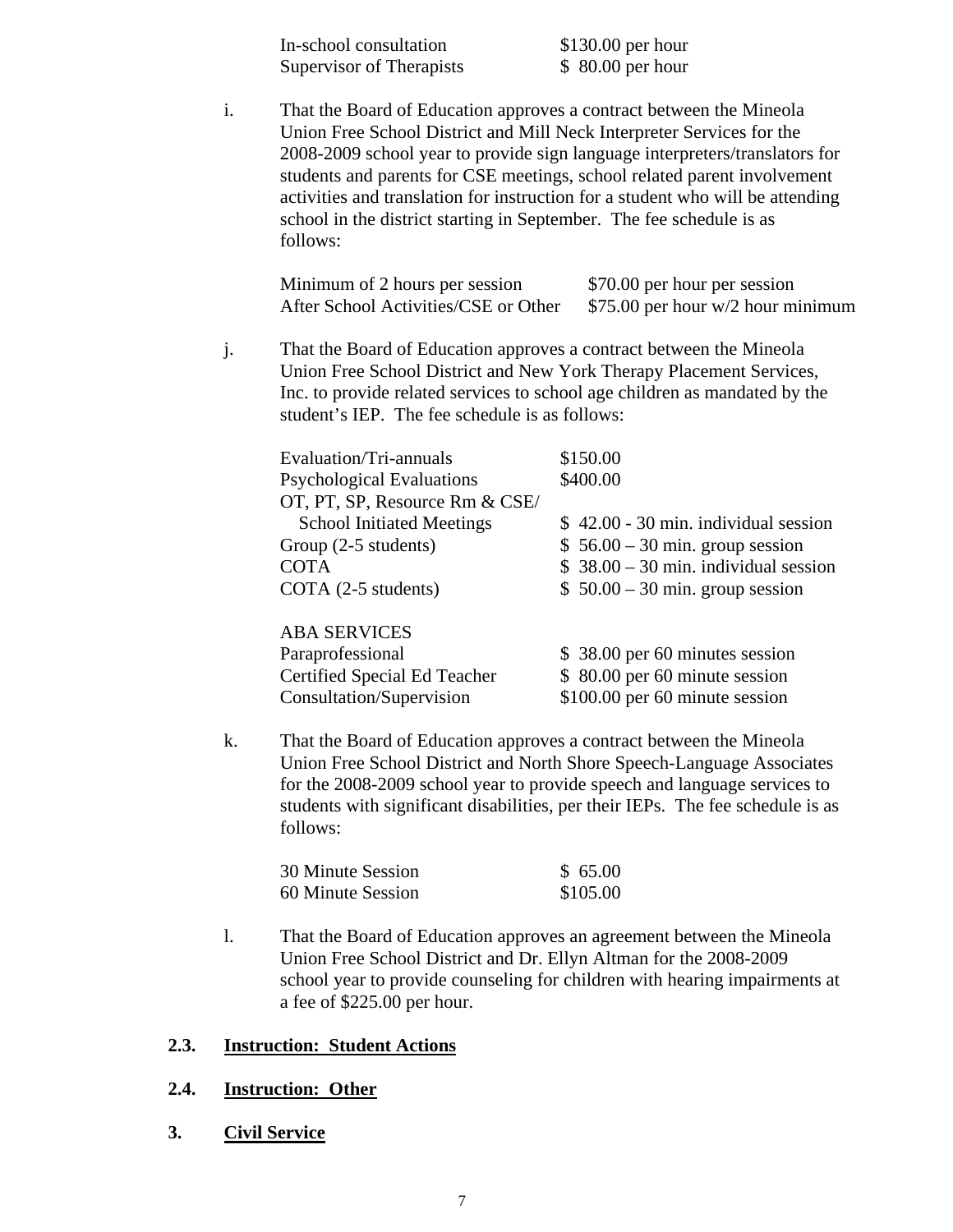#### a. Resignations/Leave of Absence

- 1. That the Board of Education accepts the letter of resignation for the purpose of retirement, of Walter Chappel, with regret, Bus Driver, effective August 29, 2008.
- 2. That the Board of Education approves the extension of Maternity Leave of Absence for Lisamarie Curley, Occupational Therapist, from September 1, 2008 through June 30, 2009.

#### b. Appointments

- 1. That the Board of Education approves the re-appointment of Susan Spevak, Teacher Aide, to the position of Senior Library Clerk, effective August 22, 2008. Mrs. Spevak was excessed June 30, 2006 and is being re-appointed due to the retirement of Catherine Habermann; salary, Step 7, \$42,471.00.
- 2. That the Board of Education approves the appointment of Theresa Morra, to the position of part time Bus Aide, effective September 1, 2008; salary, Step 1, \$10.75 per hour.
- 3. That the Board of Education approves the appointment of Graciela Quintanilla, to the position of part time Bus Aide, effective September 1, 2008; salary, Step 1, \$10.75 per hour.
- 4. That the Board of Education approves the appointment of Melissa Fusco to the position of part time Bus Aide for the Transportation Department, effective September 1, 2008; salary, Step 1, \$10.75 per hour.
- 5. That the Board of Education approves the appointment of Melissa Fusco in the part time position of Videographer for the monthly Board of Education meetings, effective September 1, 2008; salary, \$8.00 per hour.
- 6. That the Board of Education approves the appointment of the following individuals to the support staff substitute list, effective September 1, 2008:

| Debbie Annala     | Teacher Aide Sub | \$13.74 |
|-------------------|------------------|---------|
| Zuzette Gallardo  | Teacher Aide Sub | \$13.74 |
| Adele Imbrenda    | Teacher Aide Sub | \$13.74 |
| Joseph Lloyd      | Teacher Aide Sub | \$13.74 |
| Jennifer McGahan  | Teacher Aide Sub | \$13.74 |
| Lenuka Nimalan    | Teacher Aide Sub | \$13.74 |
| Linda Pardo       | Teacher Aide Sub | \$13.74 |
| Concetta Ribeiro  | Teacher Aide Sub | \$13.74 |
| Georgette Strobel | Teacher Aide Sub | \$13.74 |
| Keri Sullivan     | Teacher Aide Sub | \$13.74 |
| Joanna Tangel     | Teacher Aide Sub | \$13.74 |
|                   | Clerical Sub     | \$12.32 |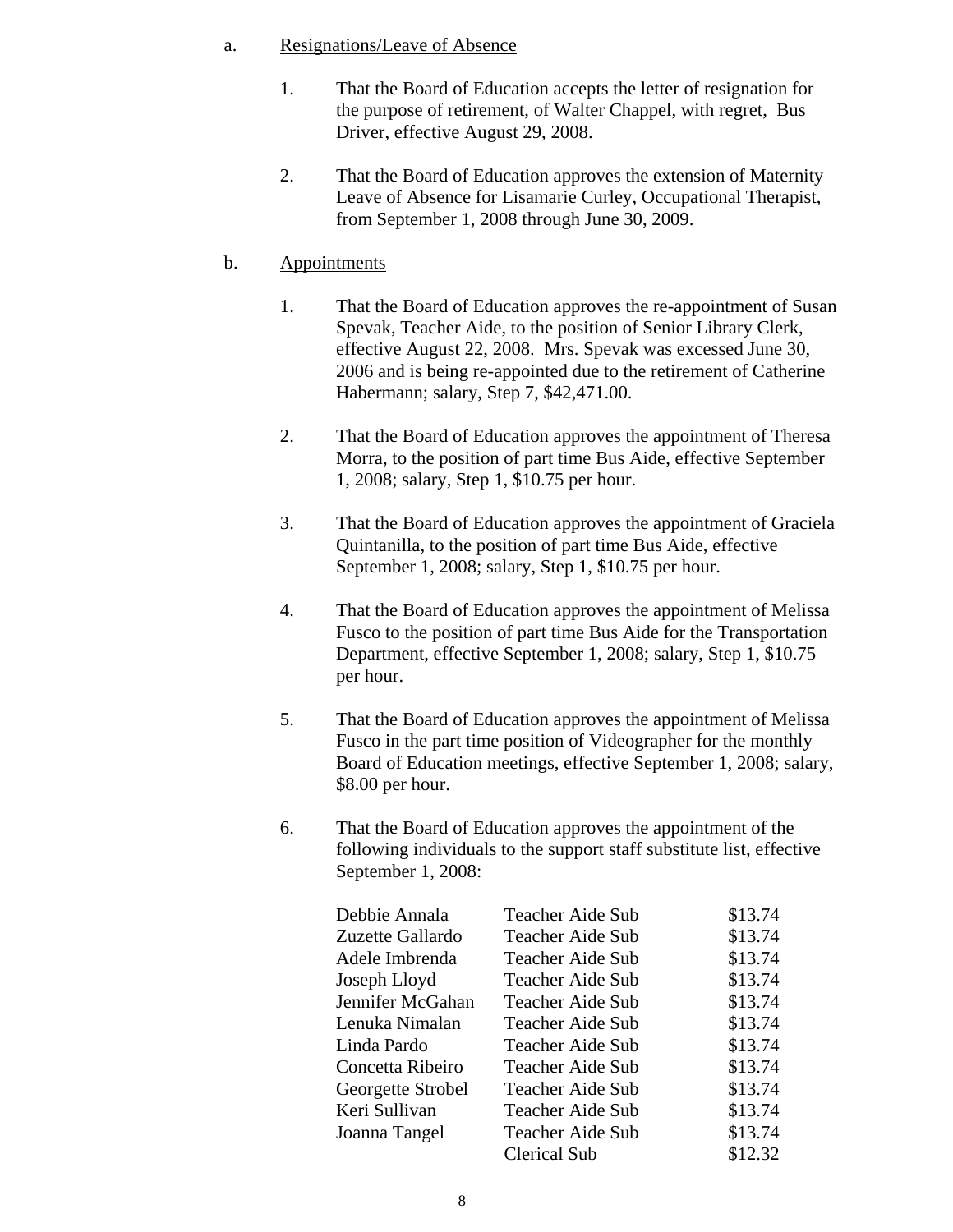| Karen Bonfitto | Teacher Aide Sub | \$13.74 |
|----------------|------------------|---------|
|                | Clerical Sub     | \$12.32 |

#### c. New Position

1. That the Board of Education approves the replacement of a 12 month Bus Driver position, due to retirement, with two 10 month, 5 hour Bus Driver positions, effective September 1, 2008.

#### d. Salary Adjustment

- 1. That the Board of Education approves the 2008-2009 salary for JoAnn Greene, Internal Claims Auditor, as \$16,624.00, effective July 1, 2008.
- 2. That the Board of Education approves the 2008-2009 salary for Donna Squicciarino, Treasurer, as \$12,480.00, effective July 1, 2008.

#### **4. Business/Finance**

- a. Treasurer's Report
	- 1. That the Board of Education accepts the Treasurer's Report for the period ending June 30, 2008 and directed that it be placed on file.
- b. Approval of Invoices and Payroll
	- 1. That the Board of Education approves the Invoices and Payroll for the period ending July 31, 2008.

| \$158,648.13       |
|--------------------|
| \$1,115,779.01     |
| \$1,641,105.07     |
| \$314,102.71       |
| 282,873.28 Cr.     |
| 3,568.00 Cr.<br>\$ |
| \$2,943,193.64     |
|                    |
|                    |
| \$1,122,581.43     |
| \$277,516.29       |
| \$1,400,097.72     |
|                    |

#### **4.1. Business/Finance: Contract Approvals**

- **4.2. Business/Finance: Bids**
- **5. Other**
	- a. NYS Education Department Income Eligibility Guidelines for Free and Reduced Price Meal – 2008-2009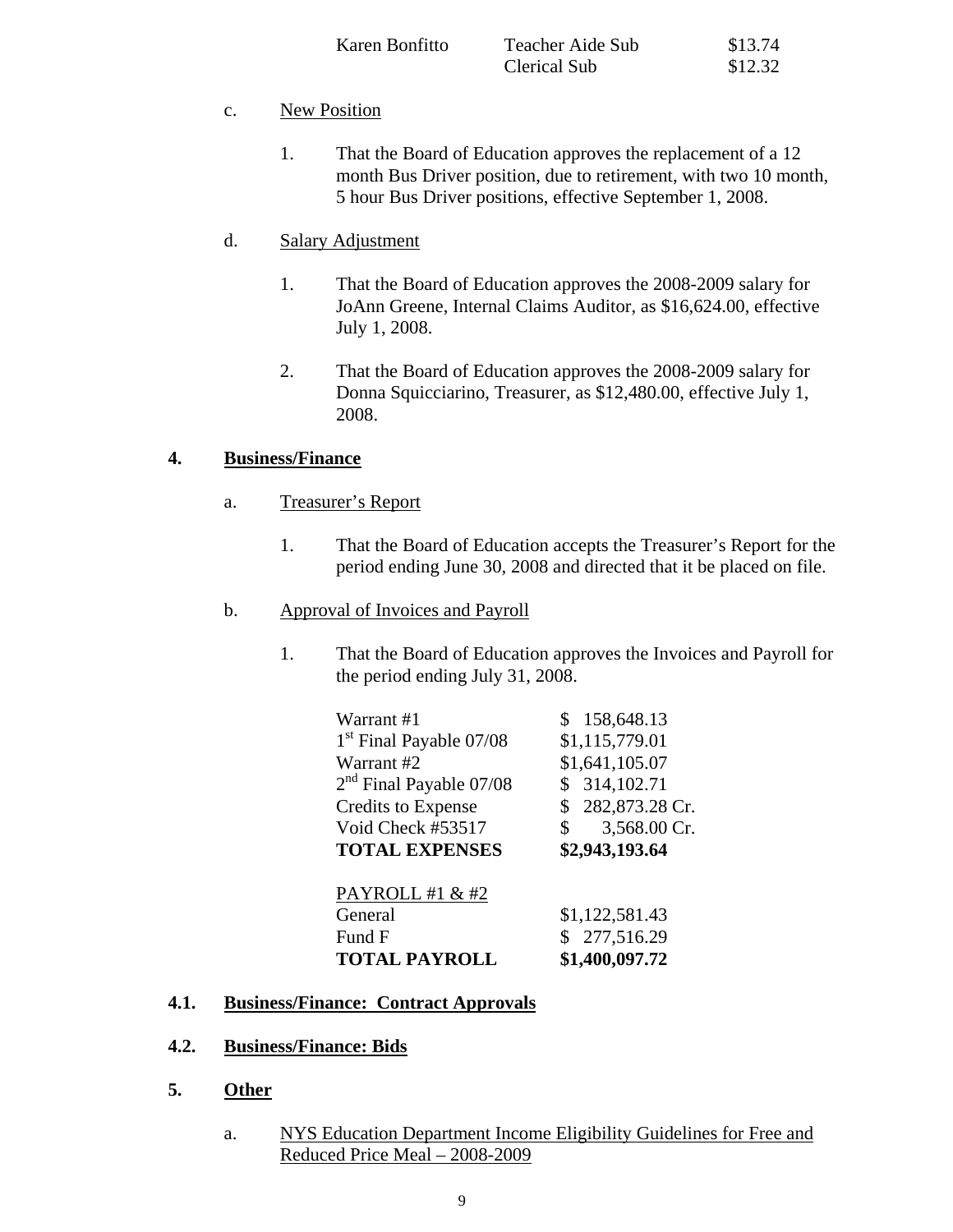That the Board of Education adopts the NYS Education Department Income Eligibility Guidelines for Free and Reduced Price Meal for the 2008-2009 school year and that the Board delegate the Chief Administrative Officer to act as its agent with regard to entering into contracts and agreements for the Child Nutrition Program.

**RESOLUTION #19 – BE IT RESOLVED THAT** the Board of Education approves Consensus Agenda items H.1. through H.5.a. as presented.

| <b>Motion:</b><br>Second: |     |  |
|---------------------------|-----|--|
| Yes:                      | No: |  |
|                           |     |  |
|                           |     |  |
|                           |     |  |
|                           |     |  |
|                           |     |  |

**Passed: \_\_\_\_\_**

#### **I. Public Comments**

#### **J. Board of Education Reports**

- Comments from Board President
- Board Committee Report
- Board of Education Goals
- Superintendent of Schools' Reports & Comments
	- o Superintendent Comments
	- o Capital Report - Preparation for opening of schools
	- o Preparation for New School Year
- Table Reports
	- o Finance and Operations Report
		- Monthly Financial Report
		- Building & Grounds Report
			- Building Usage
			- Vandalism
			- Work order status
		- Transportation Report
- Special Reports

\*Public Questions - Board Committee Reports; Student Organization Report; Superintendent's Report; Table Reports (All Finance & Operation Functions); and Special Report

#### **K. Executive Session** Time: p.m.

| <b>Motion:</b> |  |
|----------------|--|
| <b>Second:</b> |  |

**Yes:** No: \_\_\_

10

\_\_\_\_\_ \_\_\_\_\_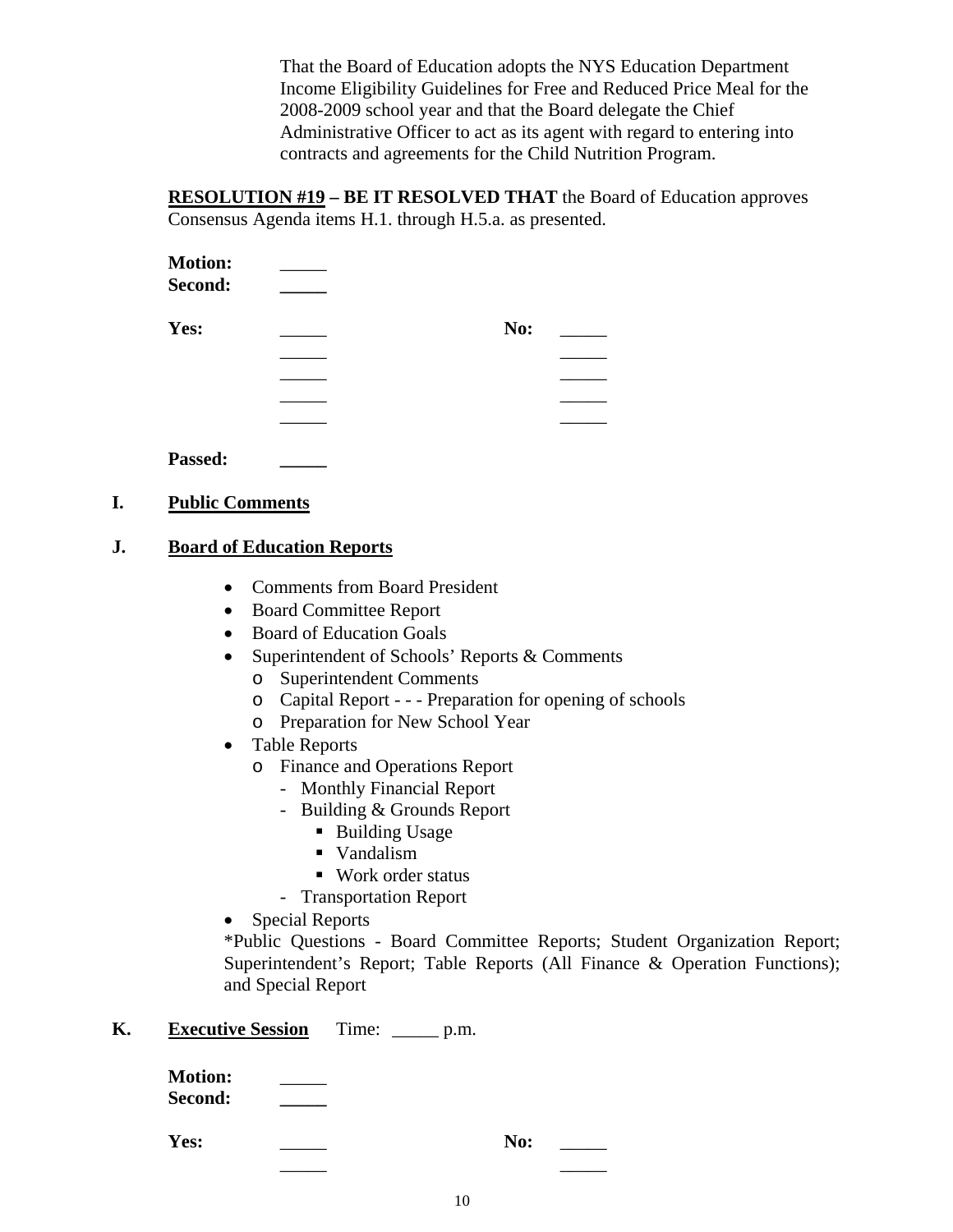| Passed:                   |                     |     |  |
|---------------------------|---------------------|-----|--|
| <b>Returned:</b>          |                     |     |  |
| <b>Adjournment</b>        | Time: ________ p.m. |     |  |
| <b>Motion:</b><br>Second: |                     |     |  |
| Yes:                      |                     | No: |  |
|                           |                     |     |  |
|                           |                     |     |  |
|                           |                     |     |  |
| Passed:                   |                     |     |  |

\_\_\_\_\_ \_\_\_\_\_

## **SUPPORTIVE MATERIALS**

### **FOR**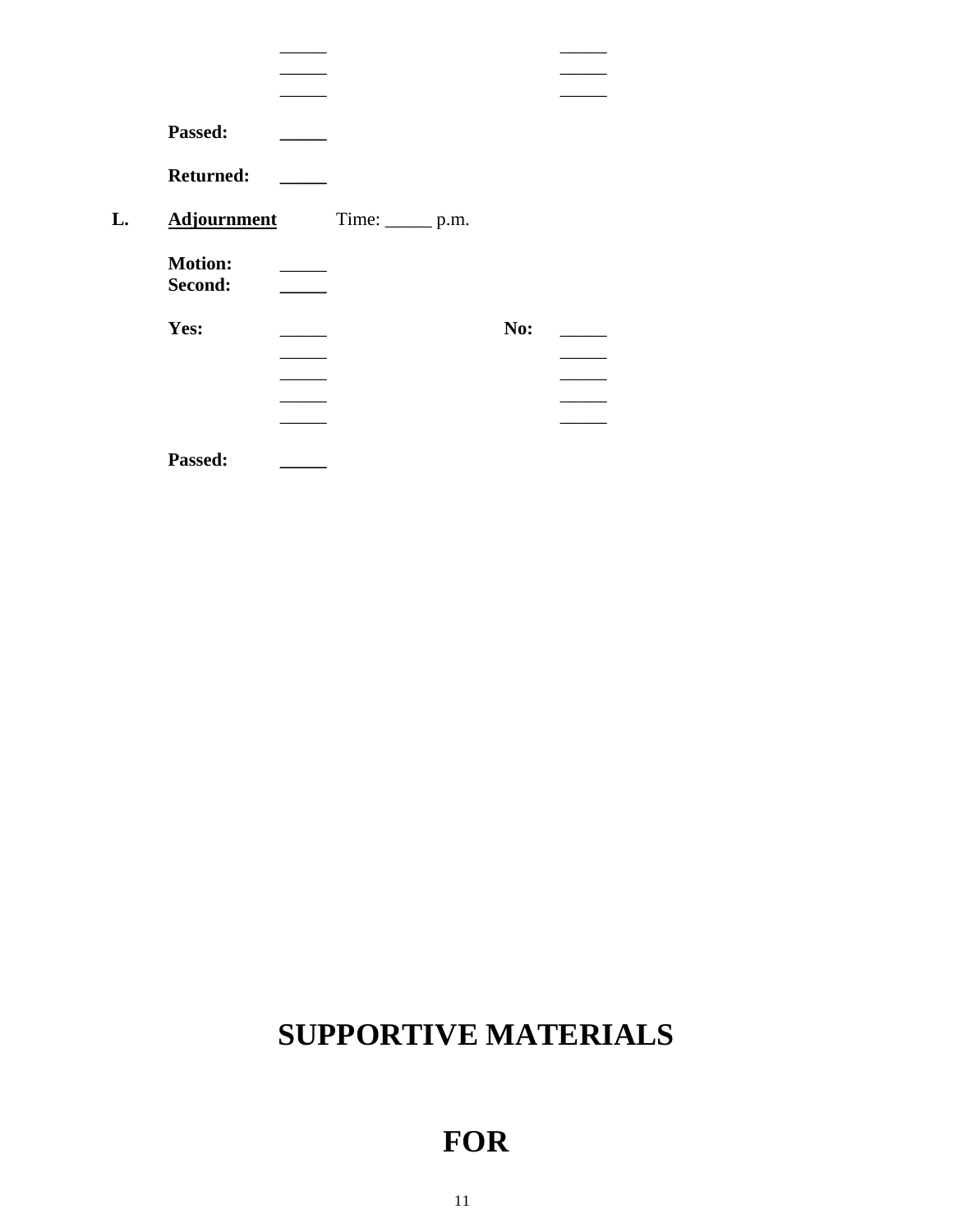### **BOARD MEETING**

**August 14, 2008**

*Board Agenda Documentation*

Date Submitted: \_\_\_\_\_\_\_\_\_\_\_\_\_ BOE Meeting Date:\_8/14/08\_\_\_\_\_\_\_\_ Item: \_\_\_\_\_\_\_\_\_\_\_\_\_\_\_\_\_\_\_ Title: Appointment – School Psychologist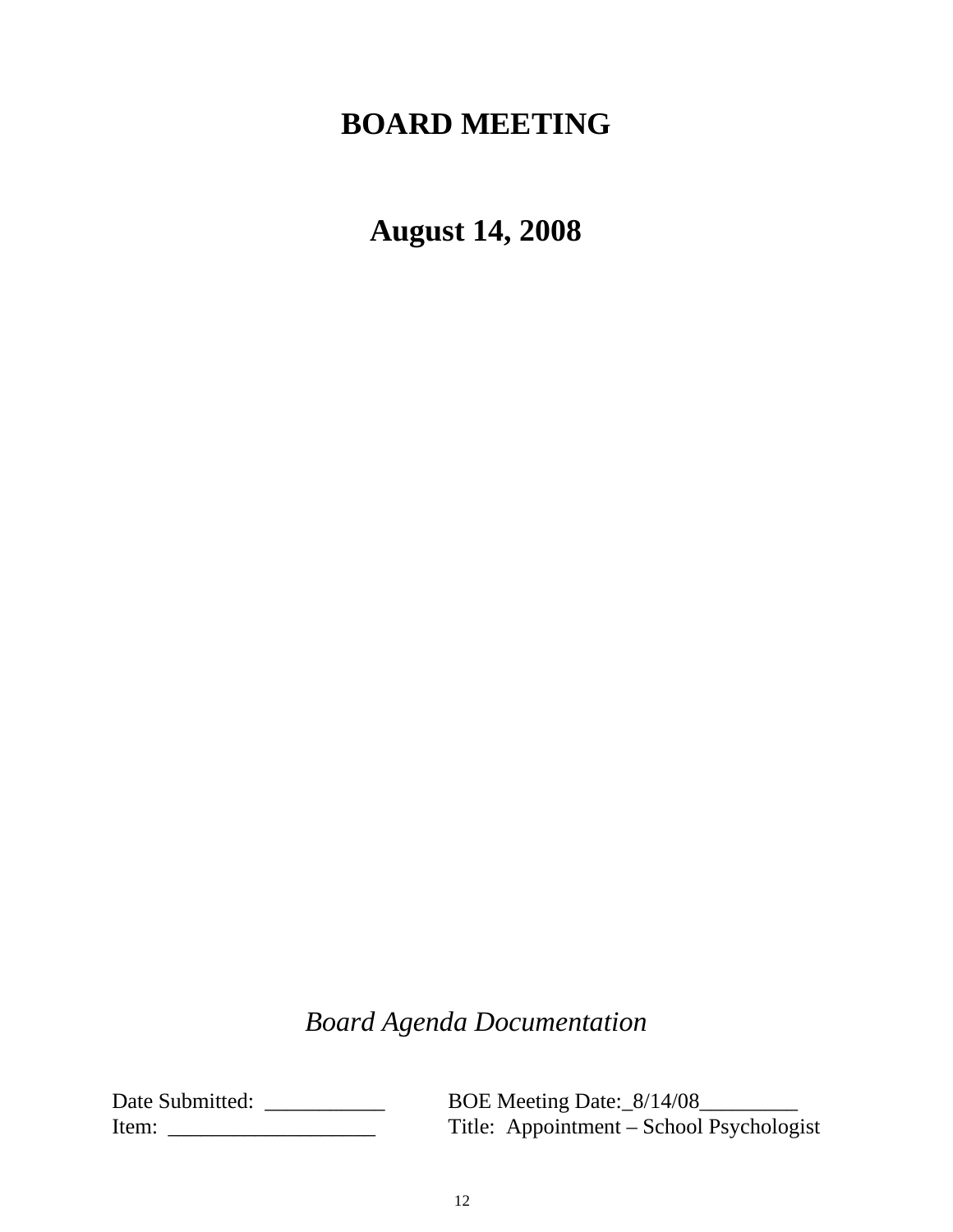| Attachments:                  | <b>Staffing Recommendation Form</b>                          |
|-------------------------------|--------------------------------------------------------------|
|                               | <b>Interview Schedule</b>                                    |
|                               |                                                              |
| <b>Pertinent Information:</b> |                                                              |
|                               |                                                              |
|                               |                                                              |
|                               | Assurances: (Please initial where necessary)                 |
|                               |                                                              |
|                               | All forms are complete                                       |
|                               |                                                              |
|                               | All required information is attached                         |
|                               |                                                              |
|                               | All information has been reviewed and is accurate            |
|                               |                                                              |
|                               | If a contract, the school attorney reviewed $\&$ approved it |
|                               |                                                              |
|                               | ther.                                                        |
|                               |                                                              |

Recommendations:

That the Board of Education appoints Patricio Romero, Psy.D. to the position of School Psychologist, effective September 1, 2008. Probationary period 9/1/08 through 8/31/2011. Salary TBD.

\_\_\_\_\_\_\_\_\_\_\_\_\_\_\_\_\_\_\_\_\_\_\_\_\_\_\_\_\_\_ \_\_\_\_\_\_\_\_\_\_\_\_\_\_\_\_\_\_\_\_\_\_\_

Signature Date

Superintendent's Initials

\_\_\_\_\_\_\_\_\_\_\_\_\_\_\_\_\_

# SUPERINTENDENT'S REPORTS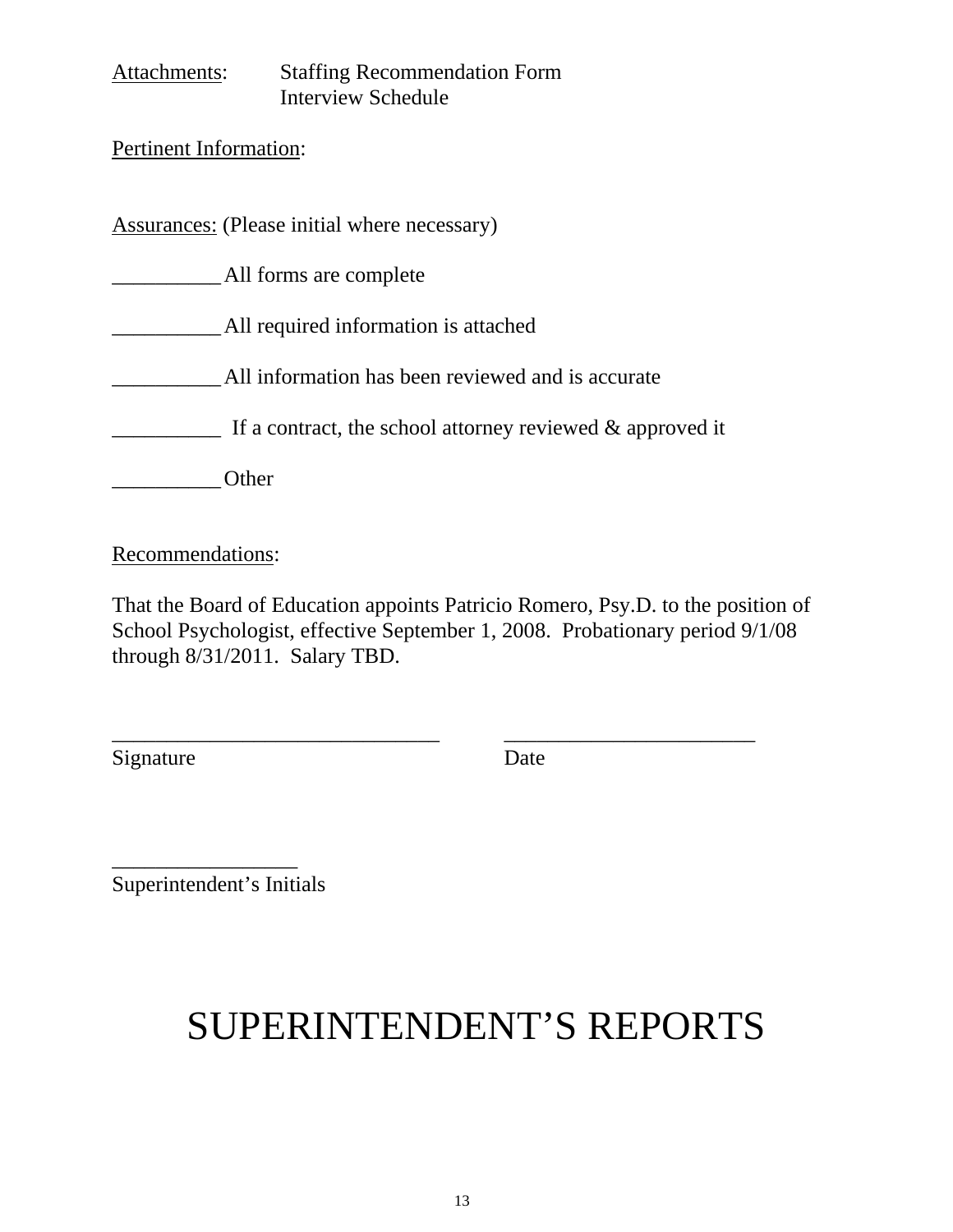### **J. Board of Education Reports**

- Comments from Board President
- Board Committee Report
- Board of Education Goals
- Superintendent of Schools' Reports & Comments
	- o Superintendent Comments
	- o Capital Report - Preparation for opening of schools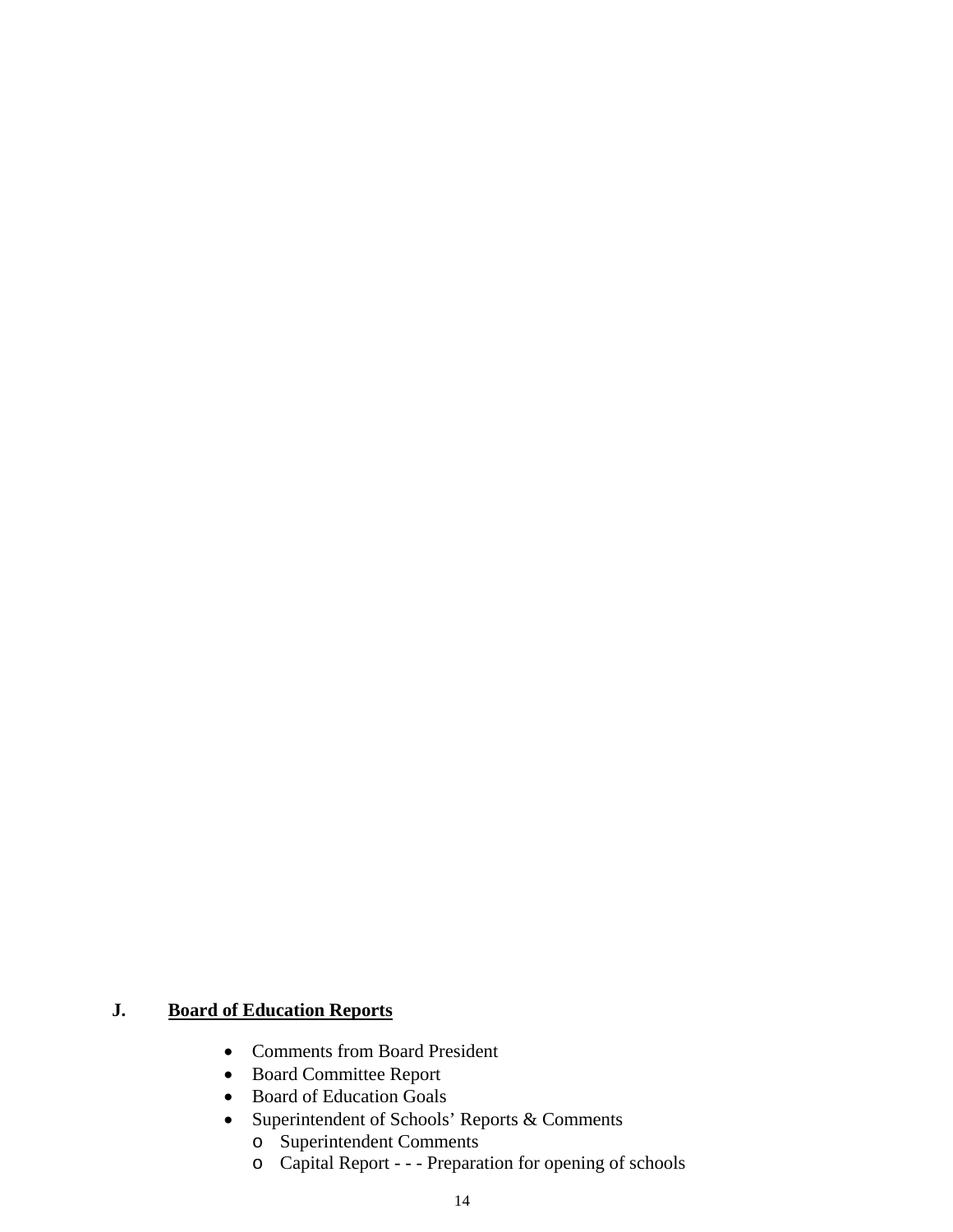- o Preparation for New School Year
- Table Reports
	- o Finance and Operations Report
		- Monthly Financial Report
		- Building & Grounds Report
			- **Building Usage**
			- **Vandalism**
			- Work order status
		- Transportation Report
- Special Reports

\*Public Questions - Board Committee Reports; Student Organization Report; Superintendent's Report; Table Reports (All Finance & Operation Functions); and Special Report

### **Pertinent Information**

• See attached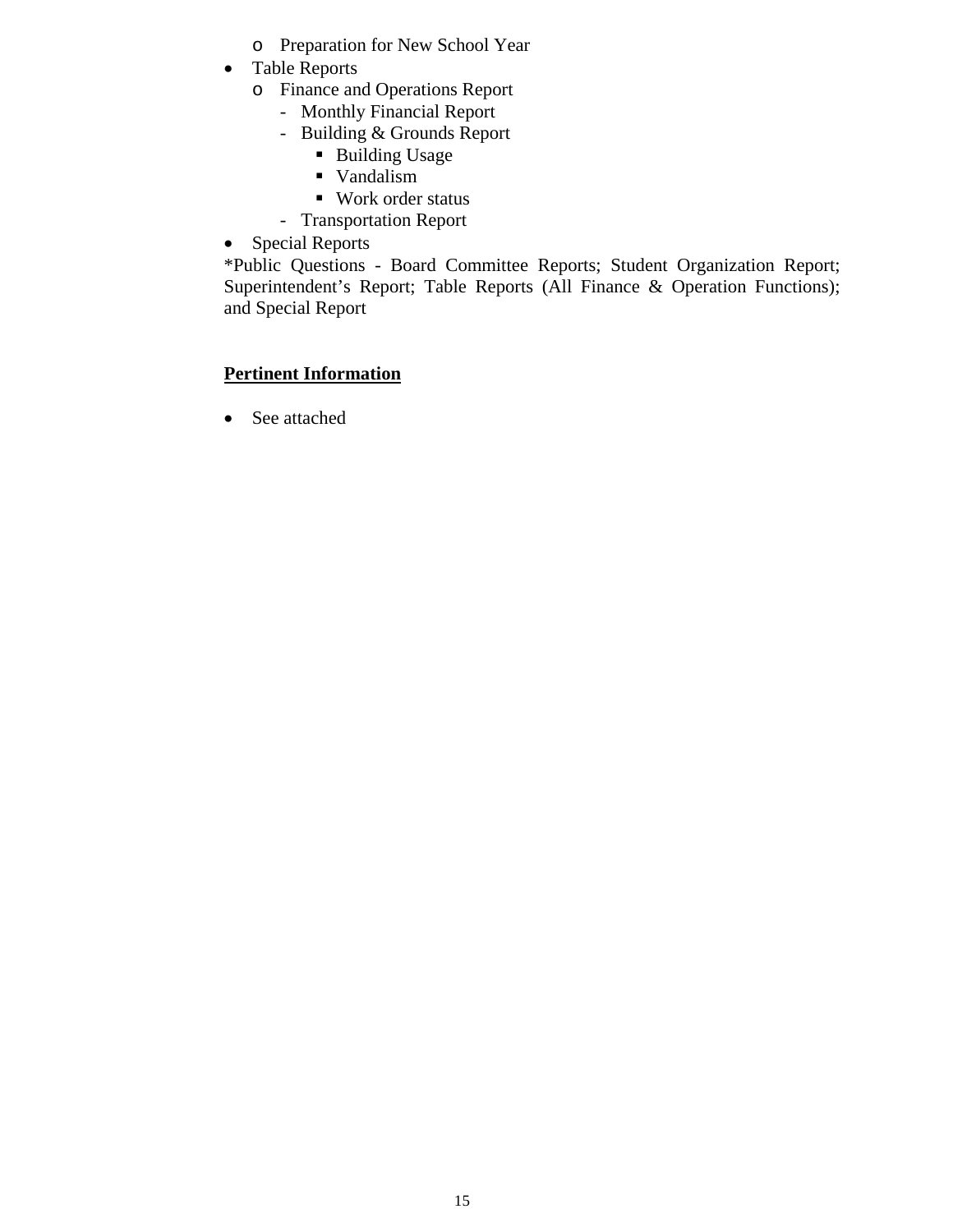## **CAPITAL REPAIR REPORT**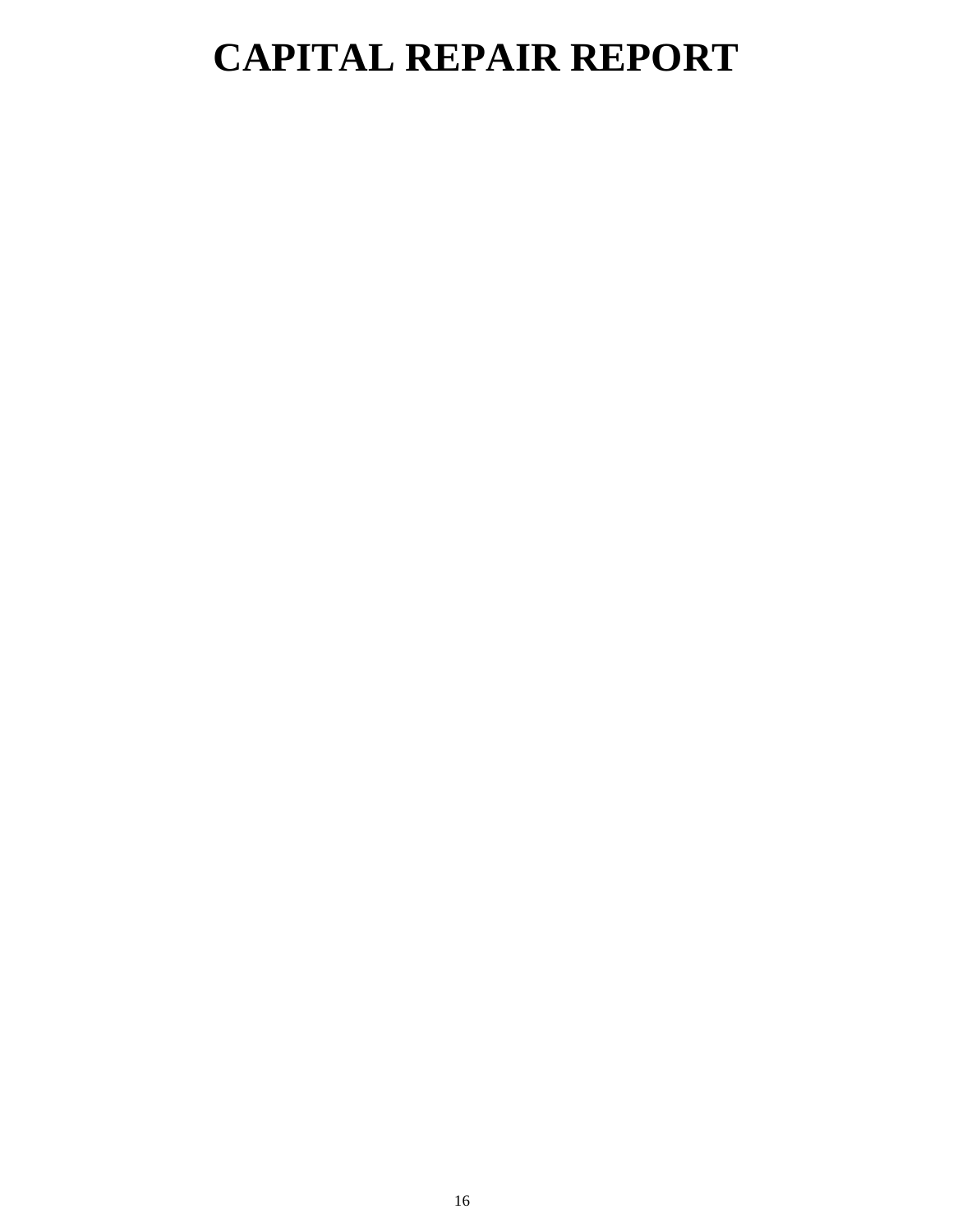# **TRANSPORTATION**